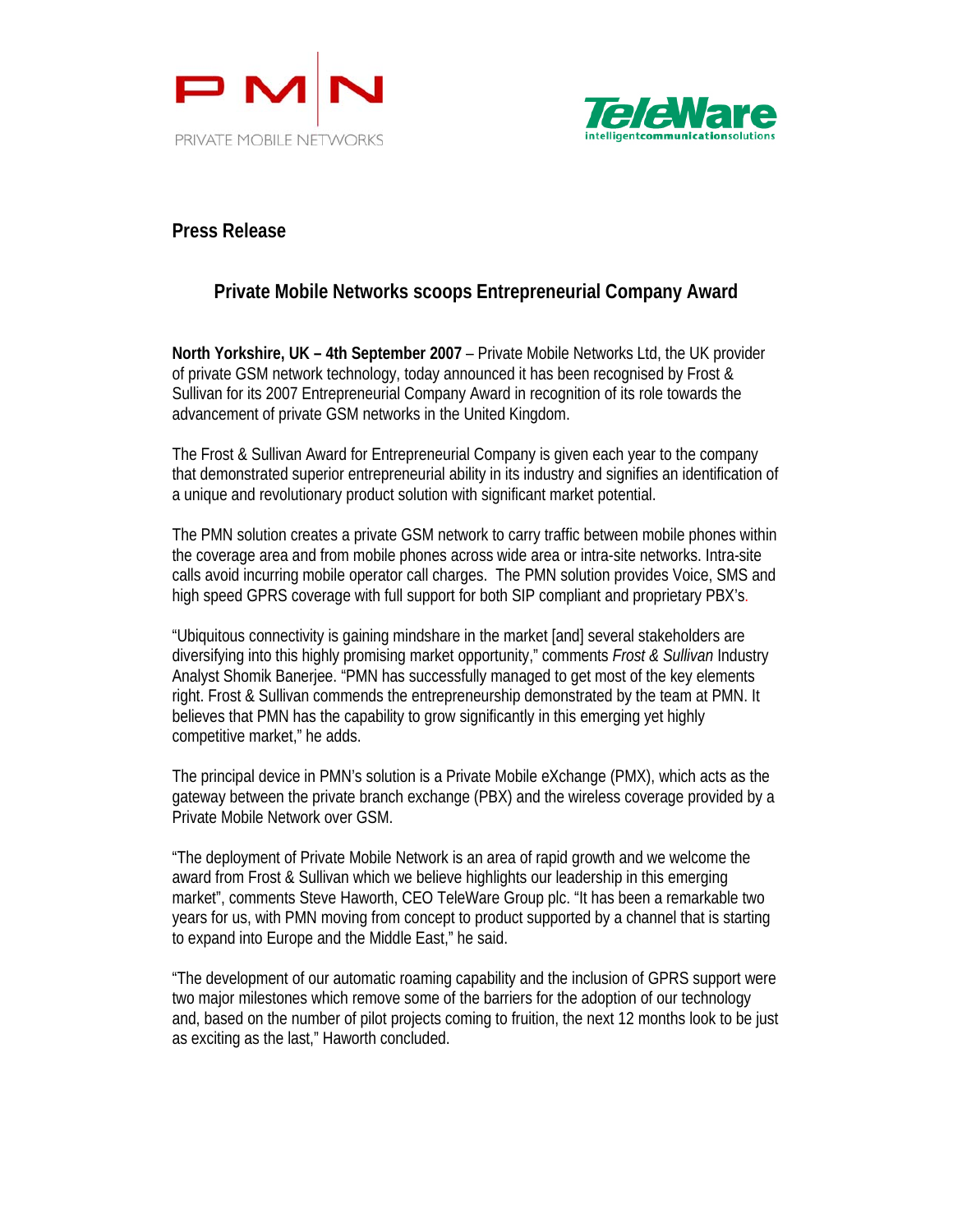



## **About TeleWare Group Plc.**

TeleWare's applications provide business solutions for voice continuity, mobility and team working, fixed mobile convergence, DECT replacement, enterprise call control, telephony migration and consolidation, voice portal solutions and seamless PBX and applications integration. Unparalleled interoperability enables seamless integration with a wide range of PBX and application vendors. A commitment to open standards ensures flexibility, freedom and choice.

TeleWare is a Microsoft gold partner, has certification for the quality standard ISO9001/2000 TickIT and has been awarded the Investors in People national standard for training and development of its employees to achieve its business goals.

TeleWare develops and delivers software based products and services in a variety of ways to suit the differing target markets. The TeleWare Group consists of TeleWare Plc, TeleWare Hosted Services, TeleWare Application Services and Private Mobile Networks Ltd.

**TeleWare Plc: -** The leading UK supplier of intelligent communications solutions provided as packaged and tailored application software. TeleWare's applications are delivered as onpremise or managed services to all sizes of businesses and as hosted platform solutions to service providers. TeleWare customers include over 23% of the FTSE 100 and approaching 21% of the top 1000 blue chip national and multinational companies.

**TeleWare Hosted Services (THS):-** THS supports the full applications portfolio delivered in a hosted environment across TDM or IP networks. The Hosted Services are brought to market through sales partners from data centres in Thirsk, Docklands and Heathrow and are available for deployment by independent service providers.

**TeleWare Application Services (TAS):-** TAS is an Application Service Provider (ASP) delivering services based on the TeleWare intelligent applications through BT Featurenet. TAS supports over 25,000 registered users delivering services such as personal numbering, auto attendant, unified and integrated messaging and IVR.

**Private Mobile Networks (PMN):-** Private Mobile Networks Ltd provides private GSM network solutions for deployment in remote sites, use as DECT replacement and for fixed mobile convergence by businesses.

http://www.teleware.com

Press Enquiries, please contact: Lesley Hansen, Group Marketing Director, TeleWare Plc Telephone: +44 (0) 1845 521102 E-mail: lesley.hansen@teleware.com

or

Anne Harding, The Message Machine Ltd